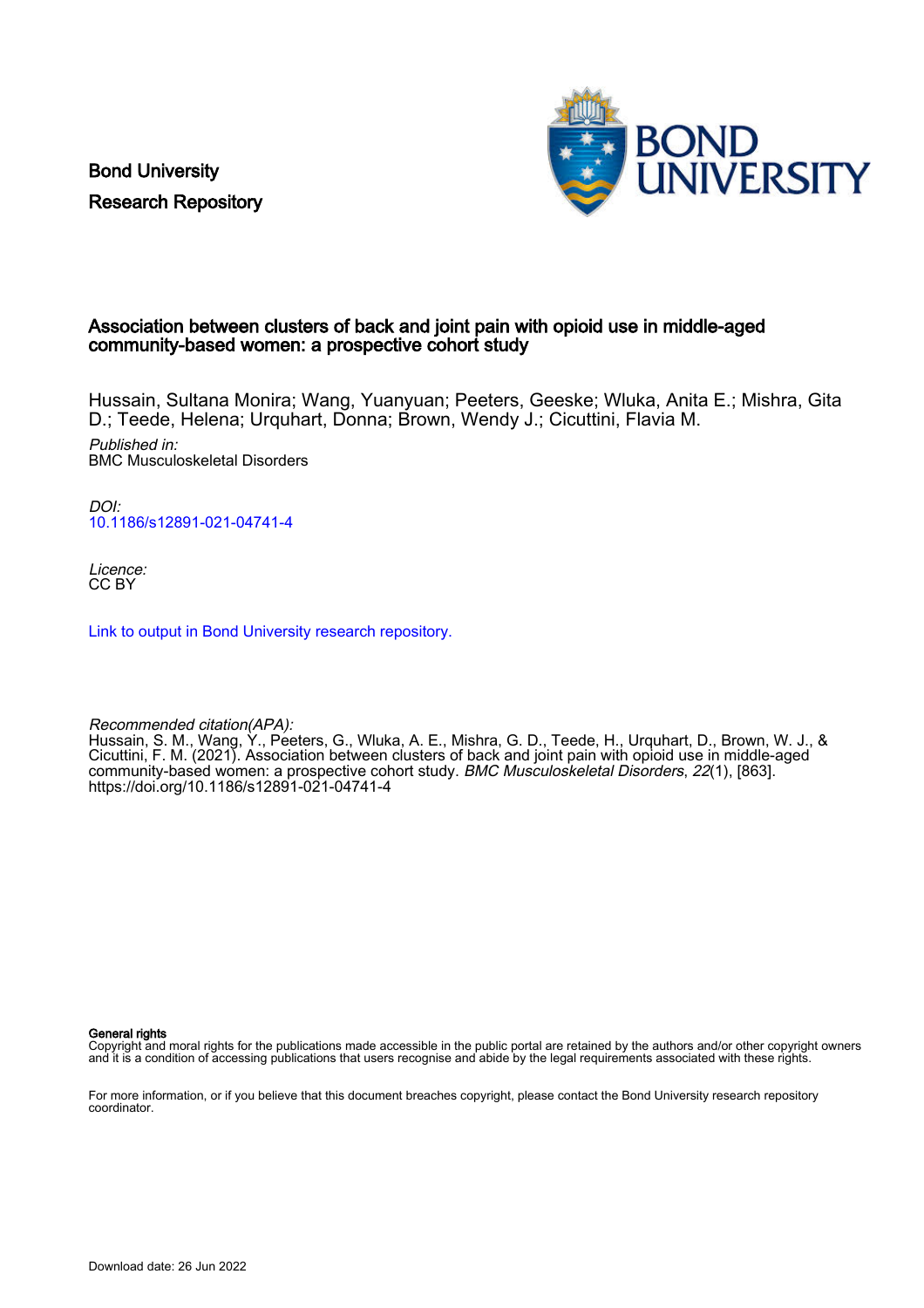# **RESEARCH**

# **Open Access**



# Association between clusters of back and joint pain with opioid use in middle-aged community-based women: a prospective cohort study

Sultana Monira Hussain<sup>1</sup>, Yuanyuan Wang<sup>1</sup>, Geeske Peeters<sup>2</sup>, Anita E. Wluka<sup>1</sup>, Gita D. Mishra<sup>3</sup>, Helena Teede<sup>1</sup>, Donna Urquhart<sup>1</sup>, Wendy J. Brown<sup>4</sup> and Flavia M. Cicuttini<sup>1[\\*](https://orcid.org/0000-0002-8200-1618)</sup>

# **Abstract**

**Background:** To determine the relationship between clusters of back pain and joint pain and prescription opioid dispensing.

**Methods:** Of 11,221 middle-aged participants from the Australian Longitudinal Study of Women's Health, clusters of back pain and joint pain from 2001 to 2013 were identifed using group-based trajectory modelling. Prescription opioid dispensing from 2003 to 2015 was identifed by linking the cohort to Pharmaceutical Beneft Scheme dispensing data. Multinomial logistic regression was used to examine the association between back pain and joint pain clusters and dispensing of prescription opioids. The proportion of opioids dispensed in the population attributable to back and join pain was calculated.

**Results:** Over 12 years, 68.5 and 72.0% women reported frequent or persistent back pain and joint pain, respectively. There were three clusters ('none or infrequent', 'frequent' and 'persistent') for both back pain and joint pain. Those in the persistent back pain cluster had a 6.33 (95%CI 4.38-9.16) times increased risk of having >50 opioid prescriptions and those in persistent joint pain cluster had a 6.19 (95%CI 4.18-9.16) times increased risk of having >50 opioid prescriptions. Frequent and persistent back and joint pain clusters together explained 41.7% (95%CI 34.9-47.8%) of prescription opioid dispensing. Women in the frequent and persistent back pain and joint pain clusters were less educated and reported more depression and physical inactivity.

**Conclusion:** Back pain and joint pain are major contributors to opioid prescription dispensing in community-based middle-aged women. Additional approaches to reduce opioid use, targeted at those with frequent and persistent back pain and joint pain, will be important in order to reduce the use of opioids and their consequent harm in this population.

# **Background**

Chronic pain is complex with a multifactorial aetiology, often starting in early adulthood and with pain prevalence increasing with age [\[1](#page-8-0)]. A meta-analysis of 55 studies, including community-based samples who were free from any major condition and were not part of an occupational cohort (i.e. industrial or city worker), reported

\*Correspondence: favia.cicuttini@monash.edu <sup>1</sup> School of Public Health and Preventive Medicine, Monash University,

553 St Kilda Road, Melbourne, VIC 3004, Australia Full list of author information is available at the end of the article



© The Author(s) 2021. **Open Access** This article is licensed under a Creative Commons Attribution 4.0 International License, which permits use, sharing, adaptation, distribution and reproduction in any medium or format, as long as you give appropriate credit to the original author(s) and the source, provide a link to the Creative Commons licence, and indicate if changes were made. The images or other third party material in this article are included in the article's Creative Commons licence, unless indicated otherwise in a credit line to the material. If material is not included in the article's Creative Commons licence and your intended use is not permitted by statutory regulation or exceeds the permitted use, you will need to obtain permission directly from the copyright holder. To view a copy of this licence, visit [http://creativecommons.org/licenses/by/4.0/.](http://creativecommons.org/licenses/by/4.0/) The Creative Commons Public Domain Dedication waiver ([http://creativeco](http://creativecommons.org/publicdomain/zero/1.0/) [mmons.org/publicdomain/zero/1.0/](http://creativecommons.org/publicdomain/zero/1.0/)) applies to the data made available in this article, unless otherwise stated in a credit line to the data.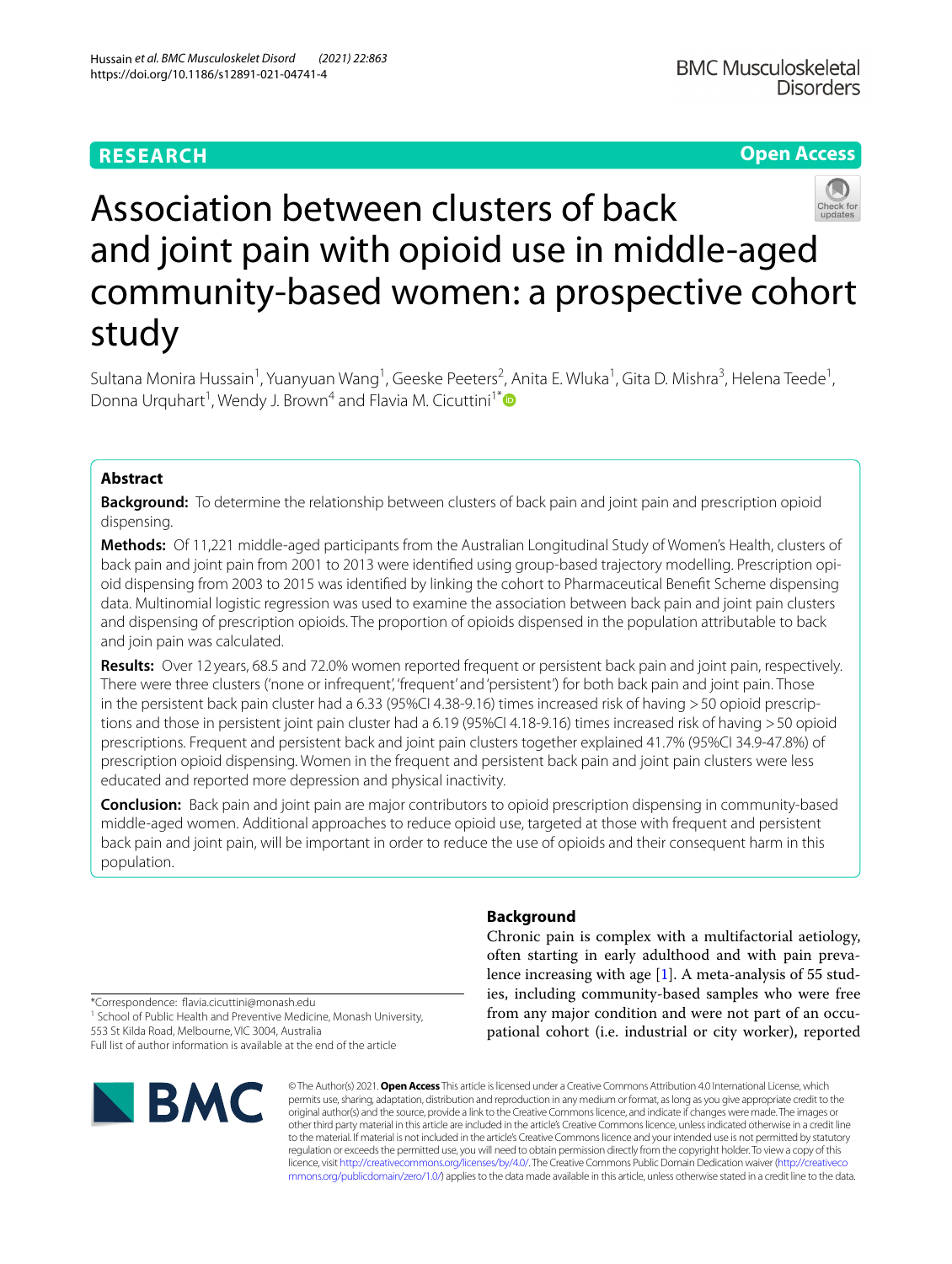a 31% prevalence of chronic pain (including back pain and joint pain) in people  $>18$  years old [[2\]](#page-8-1). Chronic pain decreases work productivity and is associated with billions of dollars in healthcare costs each year [[3,](#page-8-2) [4](#page-8-3)].

A recent systematic review which included 42 studies (28 from the USA, 9 from European countries, 3 from Canada and 1 each from Australia and India) reported that almost one-third of patients with chronic pain are prescribed opioids  $[5]$  $[5]$ . There is significant harm associated with opioid use. For example, long-term use of opioids worsens pain through the development of pain sensitization [\[6](#page-8-5)], and prolonged opioid use (defned as at least 1 opioid prescription within the frst 90days after hospital discharge, where the patient was introduced to opioid for the frst time [[7\]](#page-8-6)) has been associated with high morbidity including opioid use disorders and mortality  $[8]$  $[8]$ . There are limited effective methods for managing chronic pain  $[9]$  $[9]$ . Thus, in developed countries, compassionate advocacy for better treatment of chronic pain infuenced the liberalization of laws governing the opioid prescriptions, and along with aggressive marketing of opioid formulations, resulted in relying on opioids for chronic pain relief [[5](#page-8-4)].

Several recent guidelines, including the Centres for Disease Control and Prevention Guideline for Prescribing Opioids for Chronic Pain, discourage the use of opioid analgesics, especially for the management of some specifc pain conditions such as chronic low back pain [[10–](#page-8-9)[13](#page-8-10)]. In order to develop approaches to tackling the current prescription opioid epidemic, understanding those most at risk of chronic opioid use is needed. However, community-based individual-level data are lacking, as previous studies have reported opioid prescribing data from healthcare settings  $[14–21]$  $[14–21]$  $[14–21]$  $[14–21]$  or selected populations (e.g. veterans [[22](#page-8-13)], patients with chronic pain [[23,](#page-8-14) [24](#page-8-15)], or UK biobank (healthy volunteers not representative of UK population) [[25\]](#page-8-16)). Furthermore, the prevalence of chronic pain including back pain and joint pain peaks in middle-aged people [[26,](#page-8-17) [27](#page-8-18)], and in particular middle-aged women are more likely than men to experience chronic pain and tend to report more severe pain than men [\[28](#page-8-19)]. Moreover, women were more likely to be prescribed an opioid than men [\[29](#page-9-0)]. We aimed to determine the relationship between clusters of back pain and joint pain and prescription opioids dispensing in a cohort of community-based middle-aged women.

# **Methods**

# **Participants**

The Australian Longitudinal Study of Women's Health (ALSWH) is a longitudinal survey of Australian women randomly selected from the Medicare database  $[30]$  $[30]$ . The middle-aged cohort born 1946-1951 were recruited in

1996 and re-surveyed in 1998, 2001, 2004, 2007, 2010, and 2013. The surveys included questions about health behaviours, physical and mental health, and sociode-mographic factors [\(www.alswh.org.au\)](http://www.alswh.org.au). The Human Research Ethics Committees of the University of Newcastle and the University of Queensland approved the study protocol. Written informed consent was obtained from all participants. In the current study we included women who consented to linkage of their ALSWH and Pharmaceutical Benefts Schedule (PBS) record. As data on opioid use was available from 2003 to 2015, women were included from 2001 onwards (Survey 3). All methods were carried out in accordance with relevant guidelines and regulations.

## **Demographics and lifestyle factors**

Body mass index (BMI): Self-reported height and weight data was used to calculate BMI [[30\]](#page-9-1). BMI was defned by a woman's weight in kilograms divided by the square of height in meters.

Education: Data on education status was collected only in the 1996 survey. Educational level was grouped as: 1) no formal qualifcation; school certifcate as <12years of education; 2) higher school certifcate; trade, apprenticeship, certifcate or diploma; higher degree or bachelor degree as >12years of education.

Physical activity: Participants were asked to only report activity that lasted 10min or more in 1) walking briskly, 2) moderate leisure activity i.e. recreational swimming, dancing, social tennis, 3) vigorous leisure activity that makes you breathe harder or puf and pant [[31\]](#page-9-2). A physical activity score was calculated as the sum of the products of total weekly minutes in each of the three categories of activity and the metabolic equivalent value (MET) assigned to each category. Physical activity was then categorised based on total MET.minutes per week. Inadequate physical activity was defined by  $<600$ MET·minutes per week (150min moderate-intensity physical activity/week) [\[31\]](#page-9-2).

Depression: Depression was assessed by the question "In the past three years, have you been diagnosed or treated for depression" [[32\]](#page-9-3).

# **Back pain and joint pain** *Back pain*

Women were asked "In the last 12 months have you had back pain?" They were asked to circle one response: 'never', 'rarely', 'sometimes' or 'often'. Participants who responded 'never' or 'rarely' were categorized as having 'no back pain', while those who responded 'sometimes' or 'often' were categorized as 'having back pain' [\[33](#page-9-4)].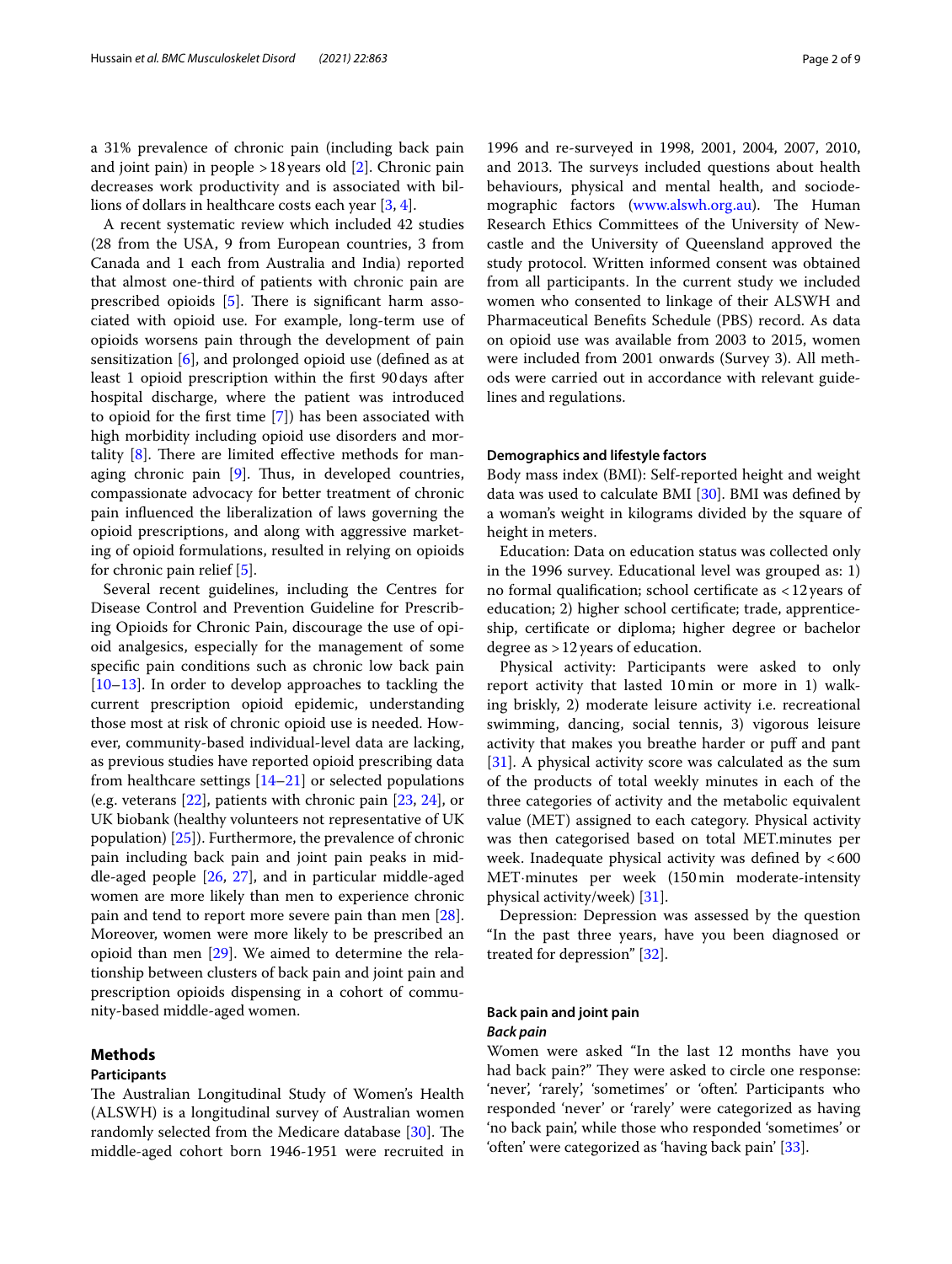## *Joint pain*

Participants were asked, "In the last 12 months have you had stiff or painful joint?" Those who responded 'never' or 'rarely' in response to this question were categorized as having 'no joint pain', and those who responded 'sometimes' or 'often' were categorized as having joint pain.

## *Clusters of back pain and joint pain*

We categorised back pain and joint pain into diferent clusters using the group-based trajectory modelling (GBTM) and identifed participants who followed a similar back pain or joint pain pattern over time  $[34]$  $[34]$ . This provided a categorical variable describing the clusters of back pain and clusters of joint pain [\[34](#page-9-5)[–36\]](#page-9-6).

## **PBS items for opioids**

The PBS Schedule lists all the medicines available to be dispensed to patients at a government-subsidised price. The PBS data provide dispensing records of medication including the date of dispensing and the PBS item code that provides information on the medication name, formulation, strength and type of script. PBS item codes are specifc for each generic type of drug, dose and number of units per container. Most of the PBS listed medicines are dispensed by pharmacists, and used by patients at home. PBS is available to all Australian residents who hold a current Medicare card. However, private prescriptions are not included in the PBS dataset. PBS website ([http://www.pbs.gov.au\)](http://www.pbs.gov.au) was used to identify the item codes for tramadol, oxycodone, combined oxycodone and naloxone (Targin), buprenorphine, codeine, codeine combined with panadol (panadiene), morphine, fentanyl, hydromorphone, and methadone. PBS data for 2014 and 2015 were not complete, as there is a time lag in PBS collecting dispensing data from public hospitals and in people claiming medication reimbursement if they have paid the original prescription during this time [\[37](#page-9-7)].

Based on the total number of prescriptions dispensed over the entire 12year study period, women were grouped into 5 categories (1) no prescriptions, (2) 1-15 prescriptions, (3) 16-50 prescriptions, (4)  $>$  50 prescriptions. Based on the maximal number of prescriptions prescribed in any year over the 12 years ('number of prescriptions/year'), women were grouped into three categories (1) no prescriptions in any calendar year, (2) 1 prescription in at least one year, and  $(3) \geq 2$  prescriptions in at least one year. The categories were chosen based on the evidence that the probability of long-term opioid use increases signifcantly with as little as 5days of use [[38\]](#page-9-8), irrespective of the reason of prescribing, including surgery.

### **Statistical analysis**

### *Identifcation of clusters of back pain and joint pain*

We used GBTM to identify pain clusters of participants, who have followed a similar back pain or joint pain pattern over time  $[34]$ . The statistical details of the methodology in the context of biomedical and sociological research have been described in detail elsewhere [[36,](#page-9-6) [39](#page-9-9)]. We used the data from 2001 as baseline and the subsequent follow-ups until 2013 (2001, 2004, 2007, 2010 and 2013) for these analyses. We conducted GBTM analysis using STATA TRAJ [[40](#page-9-10)]. A series of models using all available data to estimate latent clusters with linear and quadratic terms for each group was systematically ftted and compared using the Bayesian Information Criterion (BIC) statistic. The choice of the number of clusters was therefore guided by the goal of analysis and confrmation of model adequacy, and the proportion of cohort members in each class [\[41](#page-9-11)].

# *Back pain, joint pain and opioid prescription dispensing*

There are no missing data for back pain and joint pain as GBTM handles missing data by ftting the model using maximum likelihood estimation [[34](#page-9-5)]. We included 11,221 participants who completed Survey 3 (March 2001-2002).

General characteristics of the women placed in diferent clusters of back pain and joint pain were compared using ANOVA for continuous variables and chi-square for categorical variables. Number of women prescribed opioid prescriptions over the study period (12 years) and 'number of prescriptions/year' were compared using chisquare. Types of opioid prescriptions according to back pain and joint pain clusters and their morphine equivalences were described. Multinomial logistic regression was used to examine the association between back pain and joint pain clusters and prescription opioid dispensing using the no or infrequent back pain, no or infrequent joint pain; and no opioid prescriptions as the referent category. Population attributable fraction (PAF) was calculated to determine the proportion of opioid prescription dispensed in the population that could be attributable to back pain or joint pain using the "punafcc" command in Stata, which implements the method recommended by Greenland and Drescher  $[42]$  $[42]$  $[42]$ . The formula for PAF used is $∑pOp[(RR-1)/RR]$ , where pOp is the proportion of total opioid prescription dispensing observed in the participants who had back pain only, or joint pain only, or either back or joint pain and RR is the relative risk associated with either back pain only, joint pain only, or either back or joint pain. The PAFs represent the proportion of opioid prescriptions dispensing that would not have occurred if members of that frequent and persistent back pain or joint pain category were redistributed to lowest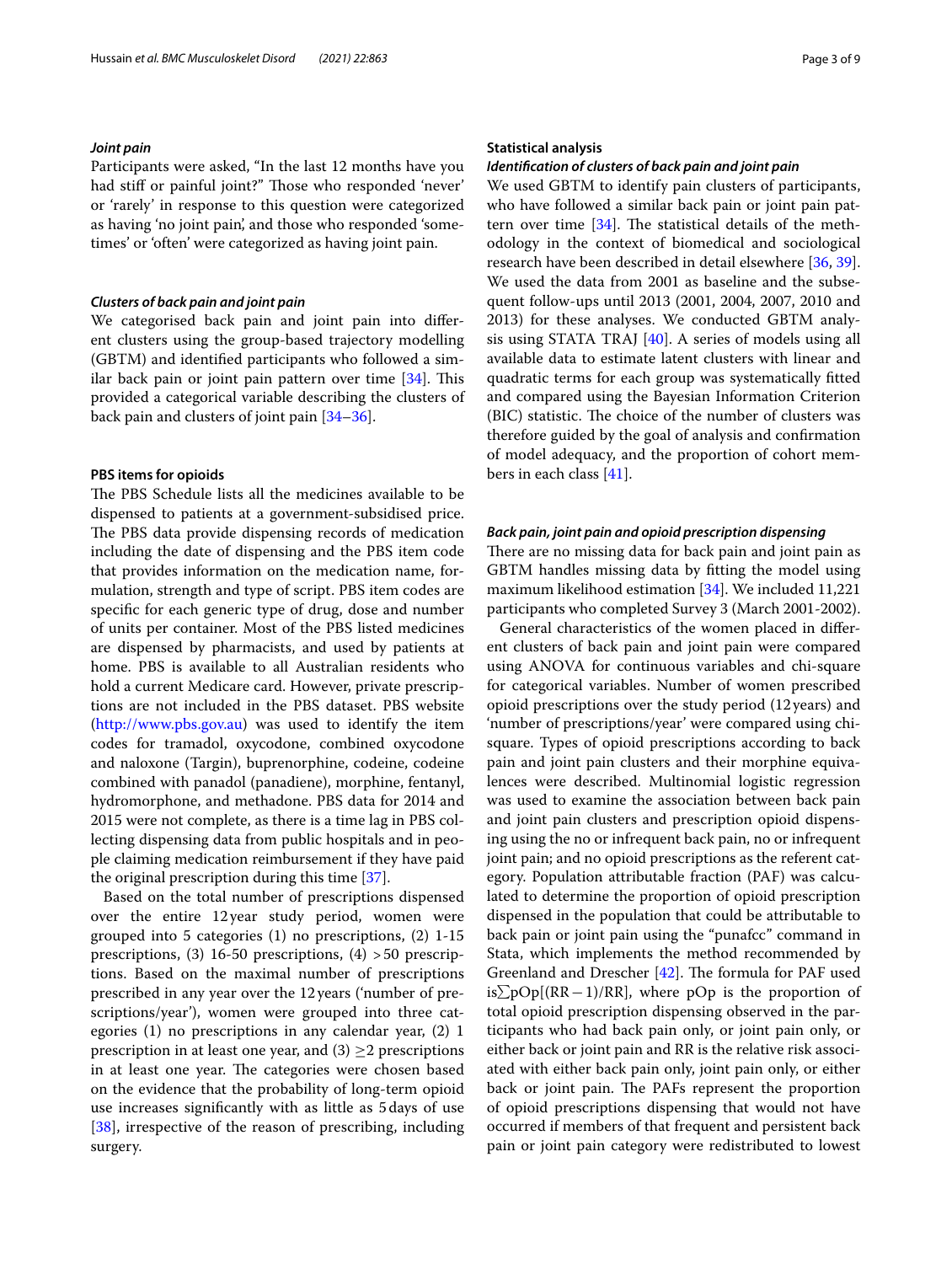risk cluster (no or infrequent back pain, no or infrequent joint pain, no or infrequent back or joint pain), assuming that the observed associations represent causal efects. Model 1 was unadjusted analyses, and model 2 was adjusted for age, BMI, education, physical activity, and depression. Confounders were selected based on previously published studies examining opioid use in the back pain and joint pain areas, using the directed acyclic graph (DAG) diagram [[43\]](#page-9-13) (Supplementary Fig. [1\)](#page-7-0). All analyses were performed using Stata SE version 16.0 (StataCorp).

# **Results**

We identifed three clusters for each of back pain and joint pain. For back pain, 3527 (31.4%) were in the 'no to infrequent' (pain reported in 0-2 of 5 surveys, with 3386 (96.0%) having pain 0-1 survey), 3493 (31.1%) in 'frequent' (pain reported in 3-4 of 5 surveys), and 4201 (37.4%) in the 'persistent' (pain reported at all 5 surveys) back pain cluster. Regarding joint pain, 3141 (28.0%) were in the 'no to infrequent' (pain reported in 0-2 of 5 surveys, 3015 (96.0%) having pain 0-1 survey), 3376 (30.1%) were in the 'frequent' (pain reported in 3-4 of 5 surveys), and 4704 (41.9%) in 'persistent' (pain reported at all 5 surveys) cluster. Opioid prescriptions were dispensed to 5126 participants over the study period (2003-2015). Of the 5126 women, 92.1% had one prescription/year and the rest had  $\geq$  2 prescriptions/year.

Demographic characteristics and number of opioids prescriptions dispensed (over the study period, and 'number of prescriptions/year') based on back pain and

<span id="page-4-0"></span>**Table 1** Demographic and psychosocial characteristics and opioid prescriptions middle-aged community-based women from 2003 to 15 (*N*=11,221)

|                                                                               | No or infrequent pain | Frequent pain | Persistent pain | p       |
|-------------------------------------------------------------------------------|-----------------------|---------------|-----------------|---------|
| Back pain (n, %)                                                              | 3527 (31.4)           | 3493 (31.1)   | 4201 (37.4)     |         |
| Age in years <sup>a</sup>                                                     | 52.0(1.5)             | 52.0(1.5)     | 52.1(1.4)       | < 0.02  |
| BMI, kg/m <sup>2a</sup>                                                       | 26.0(5.0)             | 26.9(5.4)     | 27.5(5.9)       | < 0.001 |
| Education (Did not complete high school, $<$ 12 years education) <sup>a</sup> | 2012 (57.5)           | 1786 (51.7)   | 1926 (46.1)     | < 0.001 |
| Depression <sup>a</sup>                                                       | 246 (7.1)             | 376 (10.9)    | 639 (15.4)      | < 0.001 |
| Inadequate physical activity <sup>a</sup>                                     | 750 (22.3)            | 849 (25.9)    | 1058 (26.9)     | < 0.001 |
| Number of women dispensed the following no of prescriptions 2003-2015         |                       |               |                 | < 0.001 |
| None ( $n = 6095$ )                                                           | 2290 (64.9)           | 1905 (54.5)   | 1900 (45.2)     |         |
| 1-15 prescriptions ( $n = 4272$ )                                             | 1141 (32.4)           | 1359 (38.9)   | 1772 (42.2)     |         |
| 16-50 prescriptions ( $n = 483$ )                                             | 60(1.7)               | 147(4.2)      | 276 (6.6)       |         |
| $> 50 (n = 371)$                                                              | 36(1.0)               | 82(2.4)       | 253(6.0)        |         |
| 'Number of prescriptions/year'                                                |                       |               |                 | < 0.001 |
| No prescriptions ( $n = 6095$ )                                               | 2290 (64.9)           | 1905 (54.5)   | 1900 (45.2)     |         |
| 1 prescription ( $n = 4721$ )                                                 | 1202 (34.1)           | 1481 (42.4)   | 2038 (48.5)     |         |
| 2 or more prescription ( $n = 405$ )                                          | 35 (1.0)              | 107(3.1)      | 263(6.3)        |         |
| Joint pain (n)                                                                | 3141 (28.0)           | 3376 (30.1)   | 4704 (41.9)     |         |
| Age in years <sup>a</sup>                                                     | 52.3(1.3)             | 52.1(1.5)     | 51.8(1.5)       | < 0.001 |
| BMI, kg/m <sup>2a</sup>                                                       | 25.5(4.7)             | 26.6(5.2)     | 27.9(5.9)       | < 0.001 |
| Education (Did not complete high school, $<$ 12 years education) <sup>a</sup> | 1372 (44.1)           | 1604 (47.8)   | 2432 (52.1)     |         |
| Depression <sup>a</sup>                                                       | 207 (6.7)             | 332 (9.9)     | 722 (15.5)      | < 0.001 |
| Inadequate physical activity <sup>a</sup>                                     | 664 (22.3)            | 804 (25.2)    | 1189 (27.0)     | < 0.001 |
| Number of women dispensed the following no of prescriptions 2003-2015         |                       |               |                 | < 0.001 |
| No prescriptions ( $n = 6095$ )                                               | 2071 (65.9)           | 1891 (56.0)   | 2133 (45.3)     |         |
| 1-15 prescriptions ( $n = 4272$ )                                             | 982 (31.3)            | 1296 (38.4)   | 1994 (42.4)     |         |
| 16-50 prescriptions ( $n = 483$ )                                             | 57(1.8)               | 123(3.6)      | 303(6.4)        |         |
| $>$ 50 prescriptions (n = 371)                                                | 31(1.0)               | 66(2.0)       | 274(5.8)        |         |
| 'Number of prescriptions of opioids/year'                                     |                       |               |                 | < 0.001 |
| No prescription ( $n = 6095$ )                                                | 2071 (65.9)           | 1891 (56.0)   | 2133 (45.3)     |         |
| 1 prescription ( $n = 4721$ )                                                 | 1031 (32.8)           | 1405 (41.6)   | 2285 (48.6)     |         |
| 2 or more prescriptions ( $n = 405$ )                                         | 39 (1.2)              | 80(2.4)       | 286(6.1)        |         |

 $^{\rm a}$  Baseline data presented (collected in 2001 survey), continuous variables are presented as mean ( $\pm$ SD)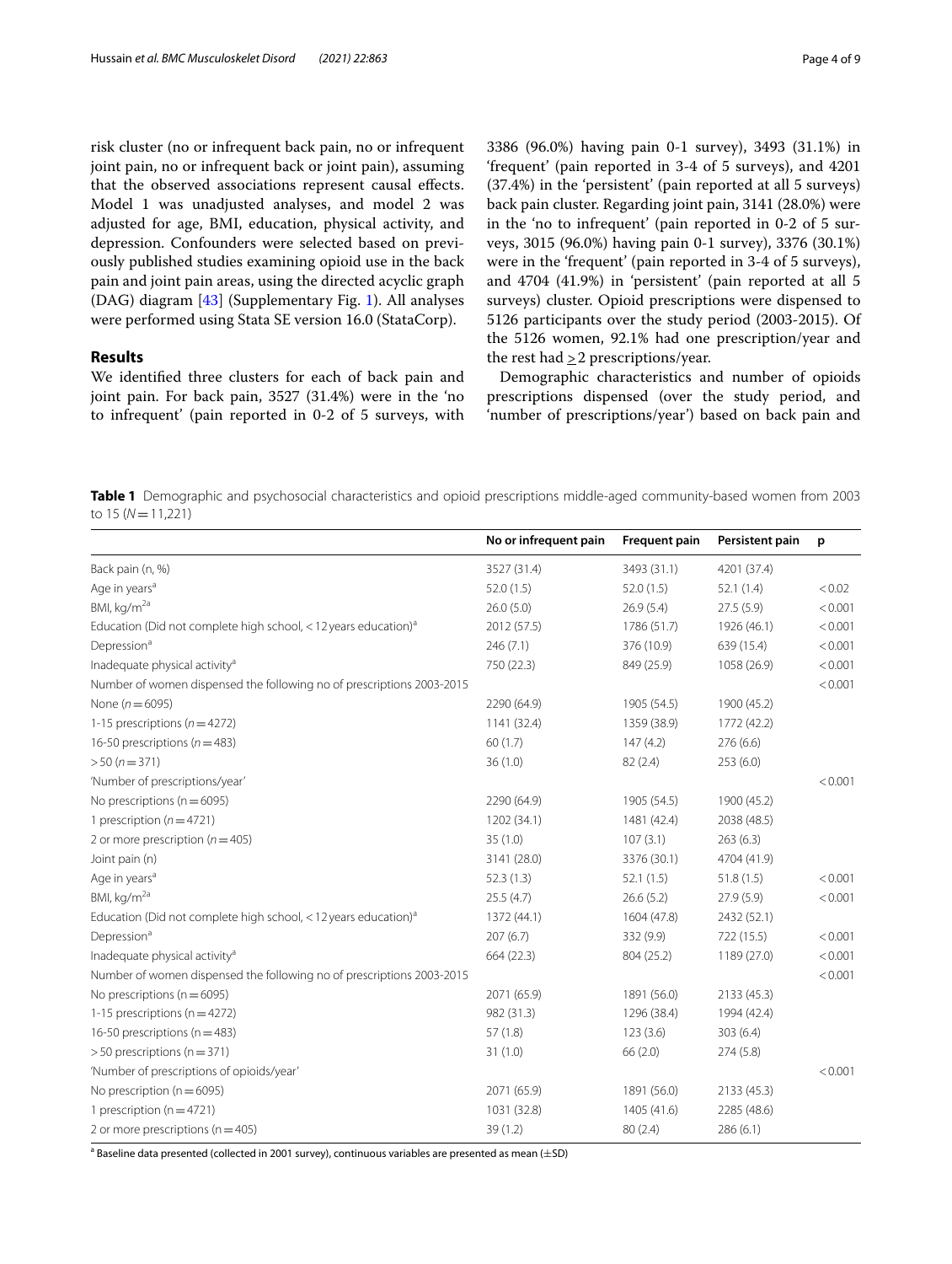joint pain cluster are presented in Table [1](#page-4-0). For both back pain and joint pain, women in the 'persistent' pain cluster were of higher BMI, less educated, more likely to have depression and be inactive than women in the other two clusters. The number of opioid prescriptions dispensed over the study period and 'number of prescriptions/year' were highest in women in the 'persistent' followed by the 'frequent' pain clusters for both back pain and joint pain. Types of opioids in these prescriptions and the morphine dose per script (mg) are shown in Supplementary Table [1](#page-7-1).

The association between back pain and joint pain clusters, and opioid prescription dispensing is presented in Table [2.](#page-5-0) For opioid prescription dispensing over the 12years, an increasing number of opioid prescriptions was dispensed in the 'frequent' and 'persistent' back pain clusters relative to the 'no or infrequent' cluster. After adjustment for age, BMI, education, physical activity and depression, compared to those in the 'no or infrequent' back pain cluster, women in the frequent back pain cluster had increased risk of opioid prescriptions dispensing: relative risk ratio (RRR) 1.34 (95% CI 1.21-1.49) for dispensing 1-15 prescriptions, RRR 2.52 (95% CI 1.83-3.48) for 16-50 prescriptions, and RRR 2.20 (95% CI 1.45-3.33) for >50 prescriptions. Persistent back pain also increased the risk of opioid prescriptions dispensing: RRR 1.66 for 1-15 prescriptions, RRR 4.34 for 16-50 prescriptions, and RRR 6.33 for >50 prescriptions. Similar increased risk for opioid prescription dispensing was observed for joint pain clusters. The frequent and persistent back pain and joint pain clusters were associated with a higher 'number of prescriptions/year' dispensed than the 'no or infrequent' cluster (Supplementary Table [2\)](#page-7-2).

PAF was calculated to examine the contribution of back pain and joint pain to the opioid prescriptions dispensed over the 12 years (Table [3](#page-5-1)). The PAF for opioid prescription dispensing was 30.4% for back pain and 35.1% for joint pain, adjusted for age, BMI, education, physical activity and depression. Back and joint pain together explained 41.7% of opioid prescriptions.

# **Discussion**

In this cohort of community-based middle-aged women followed for 12years, more than two thirds of women were in the frequent or persistent back pain clusters (pain reported in  $\geq$  3 out of 5 surveys). Similarly, over 70% of women were in the frequent or persistent joint pain

<span id="page-5-0"></span>**Table 2** Relationship between musculoskeletal pain and opioid prescriptions over the study period (2003-15)

|                                | Model 1<br><b>RRR (95% CI)</b>           |                                                  |                                         | Model 2<br><b>RRR (95% CI)</b>           |                                              |                                         |
|--------------------------------|------------------------------------------|--------------------------------------------------|-----------------------------------------|------------------------------------------|----------------------------------------------|-----------------------------------------|
|                                | 1-15 prescriptions<br>vs no prescription | $16 - 50$<br>prescriptions<br>vs no prescription | >50 prescriptions<br>vs no prescription | 1-15 prescriptions<br>vs no prescription | 16-50<br>prescriptions<br>vs no prescription | >50 prescriptions<br>vs no prescription |
| Back pain                      |                                          |                                                  |                                         |                                          |                                              |                                         |
| No or infrequent<br>back pain  | Reference                                | Reference                                        | Reference                               | Reference                                | Reference                                    | Reference                               |
| Frequent back pain             | 1.43 (1.30, 1.58)                        | 2.95 (2.17, 4.00)                                | 2.74 (1.84, 4.07)                       | 1.34 (1.21, 1.49)                        | 2.52 (1.83, 3.48)                            | 2.20 (1.45, 3.33)                       |
| Persistent back pain           | 1.87 (1.70, 2.06)                        | 5.54 (4.17, 7.38)                                | 8.47 (5.94, 12.07)                      | 1.66 (1.50, 1.84)                        | 4.34 (3.22, 5.86)                            | 6.33(4.38, 9.16)                        |
| Joint pain                     |                                          |                                                  |                                         |                                          |                                              |                                         |
| No or infrequent<br>joint pain | Reference                                | Reference                                        | Reference                               | Reference                                | Reference                                    | Reference                               |
| Frequent joint pain            | 1.44 (1.30, 1.60)                        | 2.36(1.72, 3.26)                                 | 2.33 (1.51, 3.59)                       | 1.42 (1.27, 1.58)                        | 2.16 (1.55, 3.02)                            | 2.03(1.30, 3.15)                        |
| Persistent joint pain          | 1.97 (1.79, 2.17)                        | 5.16 (3.86, 6.89)                                | 8.58 (5.89, 12.50)                      | 1.85 (1.67, 2.06)                        | 4.23 (3.11, 5.76)                            | 6.19(4.18, 9.16)                        |

Data are presented as relative risk ratio (RRR) and 95% confdence intervals (CI). Model 1: unadjusted; Model 2: adjusted for age, BMI, education, physical activity and depression

<span id="page-5-1"></span>**Table 3** Population attributable fraction (PAF, %) of opioid use in relation to back and joint pain

|                                                                                 | Model 1<br>PAF (95% CI) | Model 2<br><b>PAF (95% CI)</b> |
|---------------------------------------------------------------------------------|-------------------------|--------------------------------|
| Back pain (No or infrequent back pain vs frequent and persistent pain)          | 35.8 (31.9, 39.4)       | 30.4 (25.9, 34.6)              |
| Joint pain (No or infrequent joint pain vs frequent and persistent pain)        | 38.6 (34.5, 42.4)       | 35.1 (30.4, 39.4)              |
| Back pain or joint pain (No or infrequent pain vs frequent and persistent pain) | 49.2 (43.7, 50.1)       | 41.7 (34.9, 47.8)              |

Data are presented as population attributable risk fraction (PAF) and 95% confdence intervals (CI). Model 1: unadjusted; Model 2: adjusted for age, BMI, education, physical activity and depression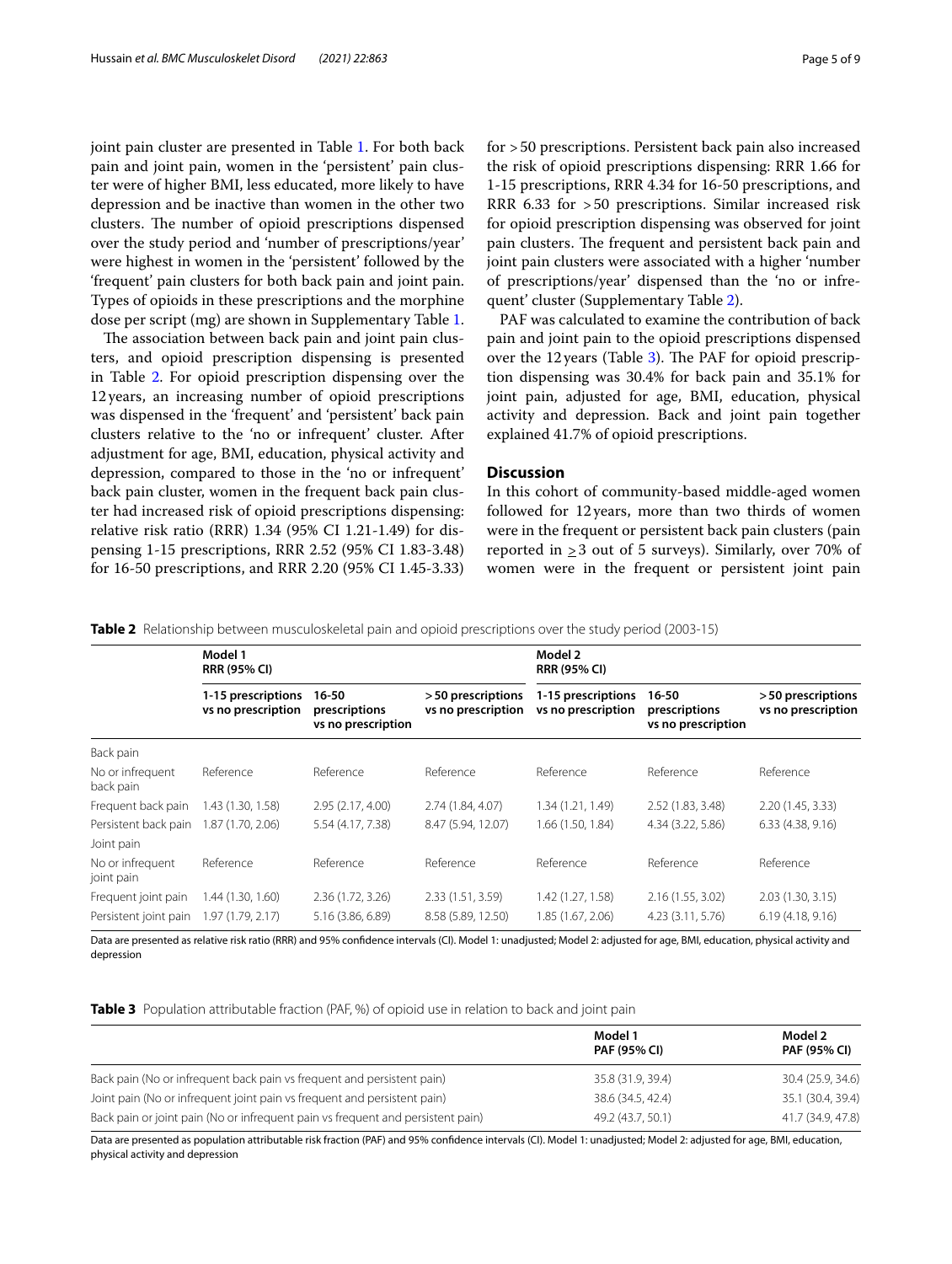clusters (pain reported in  $\geq$  3 out of 5 surveys). These clusters for both back pain and joint pain were associated with higher number of opioid prescriptions dispensing over the study period and yearly prescription dispensing ('prescriptions/year'). Frequent and/or persistent back pain attributed to 30.4% of the opioid prescription dispensing and frequent and/or persistent joint pain attributed to 35.1% of the opioid prescription dispensing, together explaining 41.7% of the prescription opioid dispensing.

Our fndings of distinct back pain clusters over 12years are supported by previous studies with three  $[44]$  $[44]$ , five  $[45]$  $[45]$  and seven  $[46]$  $[46]$  years of follow-up, suggesting that back pain is often chronic. We also found three distinct clusters for joint pain with 41.9% of middle-aged women with persistent joint pain over 12 years. This has not previously been reported in community-based populations. However, one recent study examined pain clusters across several body sites in 1336 adolescents (11–14 years old) over three years and found that 1–5% of adolescents were in the 'persistent' pain cluster [\[47\]](#page-9-17).

We found that women in the frequent and persistent back pain clusters and the frequent and persistent joint pain clusters were dispensed a signifcantly higher number of opioid prescriptions over the study period and a higher rate of yearly opioid prescriptions. For example, those in the persistent back pain cluster had a more than 6-fold increased risk of having >50 opioid prescriptions over the 12 years. This is similar to the result reported from the UK biobank, where 5.5% people with chronic musculoskeletal pain were using opioids on a regular basis [[25\]](#page-8-16). Most commonly used prescription contain 20 to 60 units of opioids  $[29]$  $[29]$ . These results are in line with the reported over-prescription of opioids for chronic pain, including musculoskeletal pain in several developed countries including UK, USA, France, Canada, Norway and Australia [\[14](#page-8-11)[–21\]](#page-8-12) and extend these data by examining the opioid dispensing based on the presence of pain clusters over 12 years. The results from the UK biobank showed that 5.5% people with chronic musculoskeletal pain were using opioids on a regular basis [[25\]](#page-8-16). Another study from the UK reported prescribed opioids in 59% of participants with chronic musculoskeletal pain [\[14](#page-8-11)]. In the US survey, 18.8% of people who were sufering from chronic back pain used opioids  $[48]$  $[48]$ . The use of opioids for back pain and joint pain in emergency department settings remains variable. For example, a study from Canada, including participants with non-urgent low back pain over a six-year period, showed that one quarter of the participants were prescribed hydromorphone [\[49\]](#page-9-19). In another study, 51% of the opioid naïve back pain patients received opioids in the emergency department [\[50](#page-9-20)]. Our study extends the understanding beyond these studies by reporting opioid use in a community-based sample in relation to back pain and joint pain clusters over 12years. Our fndings support the notion that chronic opioid use fails to achieve adequate long-term pain relief [[51](#page-9-21)]. Of concern is the increasing evidence that long-term opioid use may further aggravate chronic pain through the development of pain sensitization [[6\]](#page-8-5).

In our study, 1180 women (10.5% of the total population) in the frequent or persistent back pain clusters and 1240 (11.1% of the total population) in the frequent or persistent joint pain clusters were dispensed prescriptions containing  $\geq 400$  mg morphine equivalence of opi-oid for use at least 20 days (Supplementary Table [1](#page-7-1)). This is troublesome as there is evidence that even opioid naïve patients who receive a cumulative dose of  $\geq$ 400 mg (versus <120mg) morphine equivalence in their frst month of therapy are 2.96 times more likely to become chronic opioid users [[52\]](#page-9-22).

We found that frequent and/or persistent back pain and joint pain attributed to 41.7% of opioid dispensing in this population. This calls for increasing awareness that musculoskeletal pain is a major reason for prescription of opioids. For example, in the CONsortium to Study Opioid Risks and Trends which included adults aged >18years and in the Group Health and Kaiser Permanente of Northern California, of those prescribed longterm opioids, 29.9 and 27.2% of participants reported back pain, respectively [[53](#page-9-23)]. In this study, we cannot directly attribute opioid dispensing to back pain or joint pain. However, we found that the opioid dispensing was common and use was chronic. There is evidence that those with chronic pain commonly have pain at more than one site, but with one site predominating [\[54](#page-9-24)]. Management of chronic low back pain and joint pain remains poor which is associated with multisite pain [[55\]](#page-9-25); a multidisciplinary approach is needed [\[10](#page-8-9), [11,](#page-8-20) [13](#page-8-10)] for improved pain management. Women with lower socioeconomic status are less likely to have access to exercise, lifestyle and psychological programs for managing musculoskeletal pain and preventing the development of chronic pain. Our data showed that those prescribed opioids were less educated and reported less physical activity and more depression, raising the concern that there may be an over reliance on opioids to manage the chronic pain in this group. This has policy implications for the development of viable strategies for dealing with chronic musculoskeletal pain, and for countering the current prescription opioid epidemic. This should include but not be limited to: 1) identifying people with chronic musculoskeletal pain who are prone to get opioid prescriptions; 2) examining pre-existing policies for managing pain, and enablers and barriers to implementing these strategies; 3) encouraging general practitioners not to prescribe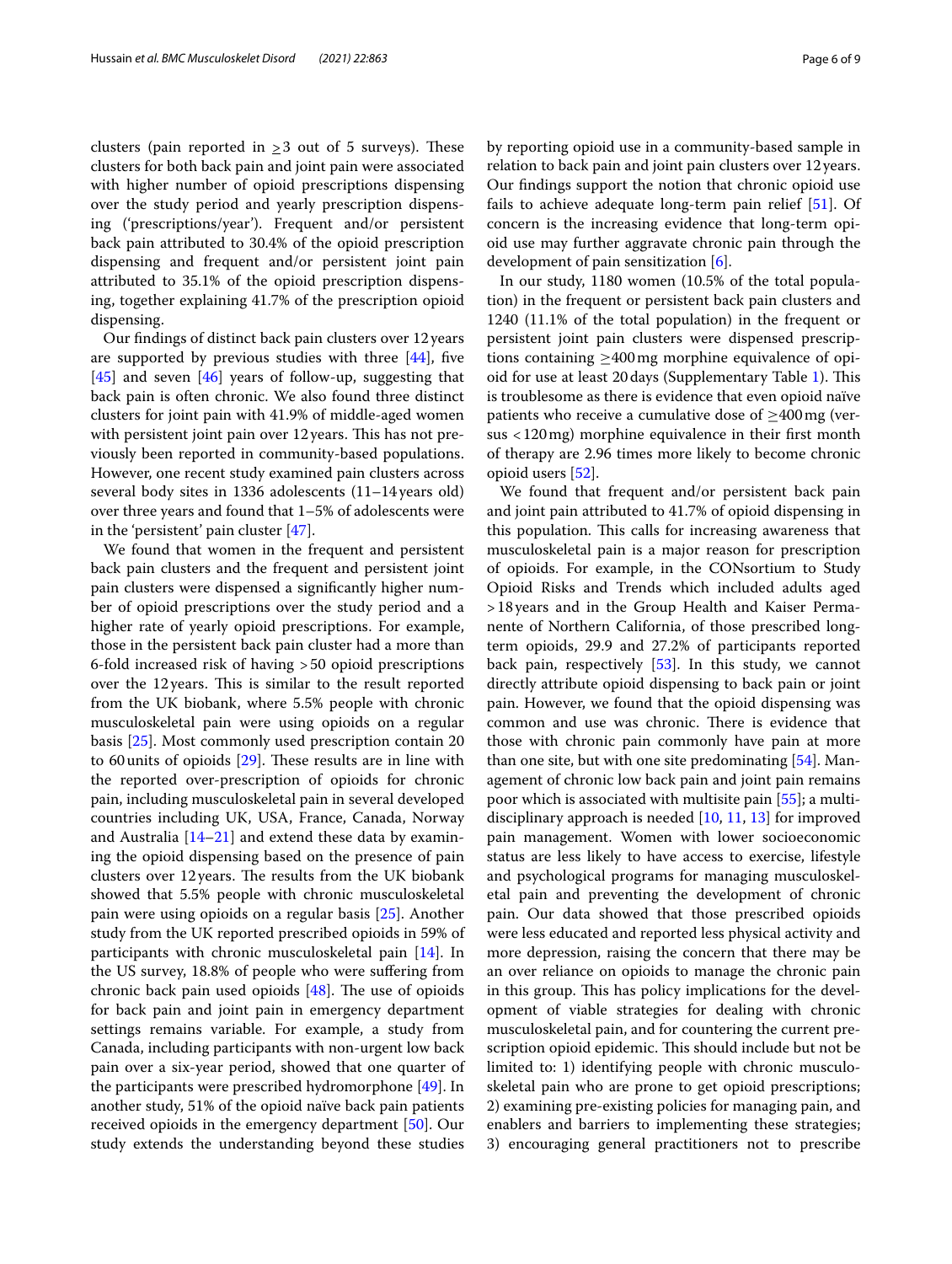opioids, but rather educate patients lifestyle modifcations, as per the current guidelines. Our data suggest that women with chronic back pain and joint pain need to be identifed as being at high risk of chronic opioid use and strategies should be developed to reduce the prescription opioid dispensing. Guidelines for the management of low back pain recommend education regarding management of pain, management of psychological issues, encouragement to participate in physical activity and advice to return to normal activity [[56\]](#page-9-26). Only simple analgesics should be prescribed and if needed, opioids should be prescribed with caution [\[56](#page-9-26)].

Potential limitations of this study are that sociodemographic and pain data were self-reported [[33\]](#page-9-4). We do not have data on other co-morbidities for which opioids were used. However, we have followed up this community-based sample of women over a 12 years period. It is less that these women were prescribed opioids for such a long time for other signifcant medical conditions such as cancer. We cannot conclude that these women were prescribed opioids specifcally for back pain or joint pain. However, although those with back pain and joint pain commonly have other chronic pain problems such as headaches or abdominal pain [[57](#page-9-27)], opioids are not generally recommended for these conditions. Furthermore, data suggest that more than 50% of opioid prescriptions are issued to people with low back pain  $[20]$  $[20]$ . These results in the middle-aged women are of particular interest since use of opioids increased with age-group and opioid use is more common in females than males [\[25,](#page-8-16) [28](#page-8-19)] The PBS provides near-complete coverage of prescription medicine dispensing in Australia. There is evidence that PBS claims under-estimate opioid use in Australia [\[29](#page-9-0)]. For example in the years, 2010, 2011 and 2014 pharmaceutical claims data did not account for 19.1, 20.0 and 12.4% of prescription-only opioid utilisation respectively [[29\]](#page-9-0). Although total opioid use in an individual may be underestimated, all Australian citizens and permanent residents can access medications listed on the PBS with no restrictions. Although not a direct measure of medication utilization, prescriptions are a good indicator of overall opioid use  $[18]$  $[18]$ . PBS does not take into account the over the counter opioid use. Codeine was the only opioid available over the counter in Australia until 2018, so our data underestimates total codeine use. However, our study is set in the context of the Australian healthcare system where there is universal health cover, so everyone has access to medications through the PBS. Thus, there is no barrier to accessing a general practitioner or other health professional who can prescribe opioid if considered necessary for a patient. So it is unlikely that there is signifcant bias in those taking over-the-counter codeine being very diferent to those who have prescription

opioids, but we may have underestimated the total number of doses of opioids. In women where prescriptions were initiated in a public hospital, most will have had an ongoing prescription through their general practitioners and PBS. Although we have access to PBS data until 2015, the trend in opioid use in Australia has remained similar since then as recently reported (November 2018) [\[29](#page-9-0)]. Strengths of this study include the large, well characterized cohort of middle-aged women largely representative of community dwelling Australian women, unselected in relation to pain or healthcare seeking behaviour, the availability of individual person-level data, long duration of follow-up, and reliable data on opioid prescriptions obtained from the PBS database.

# **Conclusions**

In conclusion, women in the frequent and persistent back pain and/or joint pain clusters were prescribed substantial amounts of opioids, including high dose opioids, which make the women vulnerable to chronic opioid use, misuse, and overdose. More than 40% of opioid prescriptions that were dispensed could be attributed to the presence of frequent and/or persistent back and joint pain. Additional approaches to reduce opioid use, targeted at those with back pain and joint pain, will be important in order to reduce the use of opioids and their consequent harm in this population.

#### **Abbreviations**

ALSWH: Australian Longitudinal Study of Women's Health; PBS: Pharmaceutical Benefts Schedule; BMI: Body mass index; GBTM: Group-based trajectory modelling; BIC: Bayesian Information Criterion; PAF: Population attributable fraction; RRR: Relative risk ratio; CI: Confdence interval.

# **Supplementary Information**

The online version contains supplementary material available at [https://doi.](https://doi.org/10.1186/s12891-021-04741-4) [org/10.1186/s12891-021-04741-4](https://doi.org/10.1186/s12891-021-04741-4).

<span id="page-7-2"></span><span id="page-7-1"></span>**Additional fle 1: Supplementary Table 1**: Type of opioid prescribed in middle aged community based women from 2003 to 15.

<span id="page-7-0"></span>**Additional fle 2: Supplementary Table 2**: Relationship between musculoskeletal pain and yearly opioid prescriptions.

**Additional fle 3: Supplementary Fig. 1**: The relationship of back and joint pain, and the confounders with opioid use.

#### **Acknowledgements**

The authors wish to thank the participants for their support with this study.

#### **Authors' contributions**

WJB was involved in the initial design of this cohort study and the data collection. SMH and FC were involved in the conception and design of the paper. SMH wrote the frst and fnal draft of the paper with input from YW, GP, AEW, GDM, HT, DMU, WJB and FMC. FMC, GP and YW provided input on the data analysis, all the drafts, and the fnal paper. SMH did the statistical analysis. SMH, YW, AEW, DMU, WJB, GDM and FC interpreted the data, and reviewed and commented on all drafts and the fnal paper. GDM, and HT coordinated the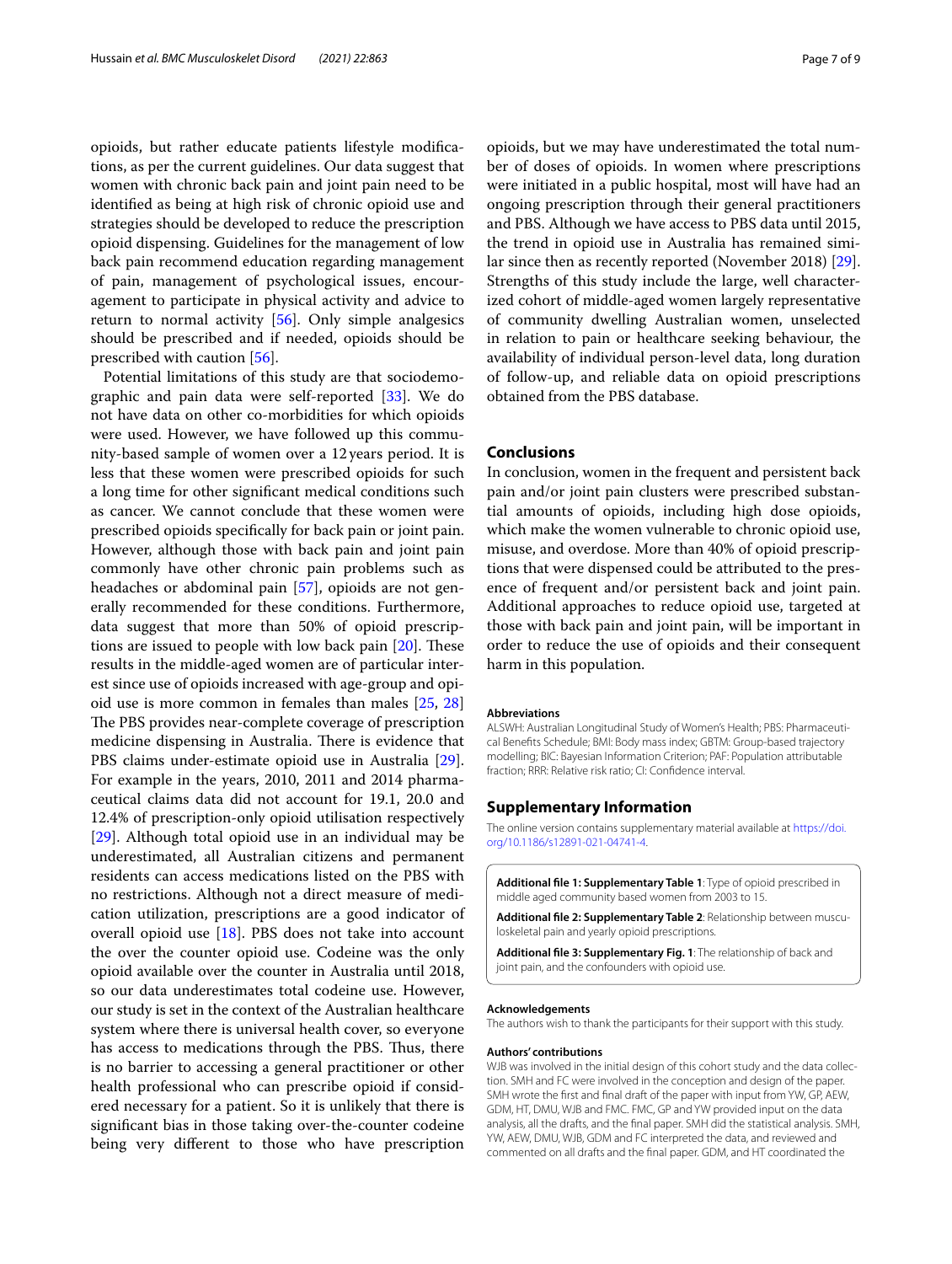linkage study, and reviewed and commented on all drafts and the fnal paper. All authors read and approved the fnal manuscript.

#### **Funding**

The Australian Longitudinal Study on Women's Health (ALSWH), which was conceived and developed by groups of interdisciplinary researchers at the universities of Newcastle and Queensland, is funded by the Commonwealth Department of Health. The authors acknowledge the Australian Government Department of Health for providing MBS data, and the Australian Institute of Health and Welfare (AIHW) as the integrating authority. The linkage study between ALSWH and PBS is supported by the Alfred Foundation research grant and the MMRF (Monash Partners Rapid Translation Grant 2017). SMH is the recipient of National Health and Medical Research Council (NHMRC) Early Career Fellowship (APP1142198), YW is the recipients of NHMRC Translating Research Into Practice (APP1168185). AW is the recipient Royal Australian College of Physicians Fellows Career Development Fellowship. DMU is the recipient of an NHMRC Career Development Fellowship (Level 2 APP1142809). GDM is supported by NHMRC Principal Research Fellowship (APP1121844). The funding sources had no role in the design, conduct, or reporting of the study or the decision to submit the manuscript for publication. The funding organization or sponsor had no role in the design and conduct of the study; collection, management, analysis, and interpretation of the data; preparation, review, or approval of the manuscript; and decision to submit the manuscript for publication.

#### **Availability of data and materials**

The datasets used and/or analysed during the current study are available from the corresponding author on reasonable request.

#### **Declarations**

#### **Ethics approval and consent to participate**

The Human Research Ethics Committees of the University of Newcastle and the University of Queensland approved the study protocol. Written informed consent was obtained from all participants. In the current study we included women who consented to linkage of their ALSWH and Pharmaceutical Benefts Schedule (PBS) record.

#### **Consent for publication**

Not applicable.

#### **Competing interests**

The authors declare that they have no competing interests.

#### **Author details**

<sup>1</sup> School of Public Health and Preventive Medicine, Monash University, 553 St Kilda Road, Melbourne, VIC 3004, Australia. <sup>2</sup> Department of Geriatric Medicine, Radboud Institute of Health Science, Radboud University Medical Centre, Nijmegen, the Netherlands. <sup>3</sup>Institute for Social Science Research, the University of Queensland, St Lucia, Australia. <sup>4</sup>School of Human Movement and Nutrition Sciences, Faculty of Health and Behavioural Sciences, the University of Queensland, St Lucia, Australia.

# Received: 11 June 2021 Accepted: 15 September 2021

#### **References**

- <span id="page-8-0"></span>Gibson SJ, Lussier D. Prevalence and relevance of pain in older persons. Pain Med. 2012;13(Suppl 2):S23–6.
- <span id="page-8-1"></span>2. Steingrímsdóttir ÓA, Landmark T, Macfarlane GJ, Nielsen CS. Defning chronic pain in epidemiological studies: a systematic review and metaanalysis. Pain. 2017;158:2092–107.
- <span id="page-8-2"></span>3. Smith TJ, Hillner BE. The cost of pain. JAMA Netw Open. 2019;2:e191532.
- <span id="page-8-3"></span>4. Mayer S, Spickschen J, Stein KV, Crevenna R, Dorner TE, Simon J. The societal costs of chronic pain and its determinants: the case of Austria. PLoS One. 2019;14:e0213889.
- <span id="page-8-4"></span>5. Mathieson S, Wertheimer G, Maher CG, Christine Lin CW, McLachlan AJ, Buchbinder R, et al. What proportion of patients with chronic noncancer

pain are prescribed an opioid medicine? Systematic review and metaregression of observational studies. J Intern Med. 2020;287:458–74.

- <span id="page-8-5"></span>6. Rivat C, Ballantyne J. The dark side of opioids in pain management: basic science explains clinical observation. Pain Rep. 2016;1:e570.
- <span id="page-8-6"></span>7. Calcaterra SL, Yamashita TE, Min SJ, Keniston A, Frank JW, Binswanger IA. Opioid prescribing at hospital discharge contributes to chronic opioid use. J Gen Intern Med. 2016;31:478–85.
- <span id="page-8-7"></span>8. Kim B, Nolan S, Ti L. Addressing the prescription opioid crisis: potential for hospital-based interventions? Drug Alcohol Rev. 2017;36:149–52.
- <span id="page-8-8"></span>Thomas D, Frascella J, Hall T, Smith W, Compton W, Koroshetz W, et al. Refections on the role of opioids in the treatment of chronic pain: a shared solution for prescription opioid abuse and pain. J Intern Med. 2015;278:92–4.
- <span id="page-8-9"></span>10. Dowell D, Haegerich TM, Chou R. CDC Guideline for prescribing opioids for chronic pain - United States, 2016. MMWR Recomm Rep. 2016;65:1–49.
- <span id="page-8-20"></span>11. Dowell D, Haegerich TM, Chou R. CDC Guideline for prescribing opioids for chronic pain--United States, 2016. Jama. 2016;315:1624–45.
- 12. Nuckols TK, Anderson L, Popescu I, Diamant AL, Doyle B, Di Capua P, et al. Opioid prescribing: a systematic review and critical appraisal of guidelines for chronic pain. Ann Intern Med. 2014;160:38–47.
- <span id="page-8-10"></span>13. National Guideline C. National Institute for Health and Care Excellence: Clinical Guidelines. In: Low Back Pain and Sciatica in Over 16s: Assessment and Management. London: National Institute for Health and Care Excellence (UK); 2016.
- <span id="page-8-11"></span>14. Ashaye T, Hounsome N, Carnes D, Taylor SJC, Homer K, Eldridge S, et al. Opioid prescribing for chronic musculoskeletal pain in UK primary care: results from a cohort analysis of the COPERS trial. BMJ Open. 2018;8:e019491.
- 15. Chenaf C, Kaboré JL, Delorme J, Pereira B, Mulliez A, Zenut M, et al. Prescription opioid analgesic use in France: trends and impact on morbiditymortality. Eur J Pain. 2019;23:124–34.
- 16. Fischer B, Jones W, Vojtila L, Kurdyak P. Patterns, changes, and trends in prescription opioid dispensing in Canada, 2005-2016. Pain Physician. 2018;21:219–28.
- 17. Fredheim OM, Mahic M, Skurtveit S, Dale O, Romundstad P, Borchgrevink PC. Chronic pain and use of opioids: a population-based pharmacoepidemiological study from the Norwegian prescription database and the Nord-Trøndelag health study. Pain. 2014;155:1213–21.
- <span id="page-8-22"></span>18. Karanges EA, Blanch B, Buckley NA, Pearson SA. Twenty-fve years of prescription opioid use in Australia: a whole-of-population analysis using pharmaceutical claims. Br J Clin Pharmacol. 2016;82:255–67.
- 19. Currow DC, Phillips J, Clark K. Using opioids in general practice for chronic non-cancer pain: an overview of current evidence. Med J Aust. 2016;204:305–9.
- <span id="page-8-21"></span>20. Deyo RA, Von Korff M, Duhrkoop D. Opioids for low back pain. Bmj. 2015;350:g6380.
- <span id="page-8-12"></span>21. Todd A, Akhter N, Cairns JM, Kasim A, Walton N, Ellison A, et al. The pain divide: a cross-sectional analysis of chronic pain prevalence, pain intensity and opioid utilisation in England. BMJ Open. 2018;8:e023391.
- <span id="page-8-13"></span>22. Gadzhanova S, Bell JS, Roughead EE. What analgesics do older people use prior to initiating oxycodone for non-cancer pain? A retrospective database study. Drugs Aging. 2013;30:921–6.
- <span id="page-8-14"></span>23. Campbell G, Nielsen S, Bruno R, Lintzeris N, Cohen M, Hall W, et al. The pain and opioids IN treatment study: characteristics of a cohort using opioids to manage chronic non-cancer pain. Pain. 2015;156:231–42.
- <span id="page-8-15"></span>24. Lalic S, Gisev N, Bell JS, Korhonen MJ, Ilomaki J. Predictors of persistent prescription opioid analgesic use among people without cancer in Australia. Br J Clin Pharmacol. 2018;84:1267–78.
- <span id="page-8-16"></span>25. Macfarlane GJ, Beasley M, Jones GT, Stannard C. The epidemiology of regular opioid use and its association with mortality: prospective cohort study of 466 486 UK biobank participants. EClinicalMedicine. 2020;21:100321.
- <span id="page-8-17"></span>26. Hoy D, Bain C, Williams G, March L, Brooks P, Blyth F, et al. A systematic review of the global prevalence of low back pain. Arthritis Rheum. 2012;64:2028–37.
- <span id="page-8-18"></span>27. Buchbinder R, Blyth FM, March LM, Brooks P, Woolf AD, Hoy DG. Placing the global burden of low back pain in context. Best Pract Res Clin Rheumatol. 2013;27:575–89.
- <span id="page-8-19"></span>28. Racine M, Tousignant-Lafamme Y, Kloda LA, Dion D, Dupuis G, Choinière M. A systematic literature review of 10 years of research on sex/gender